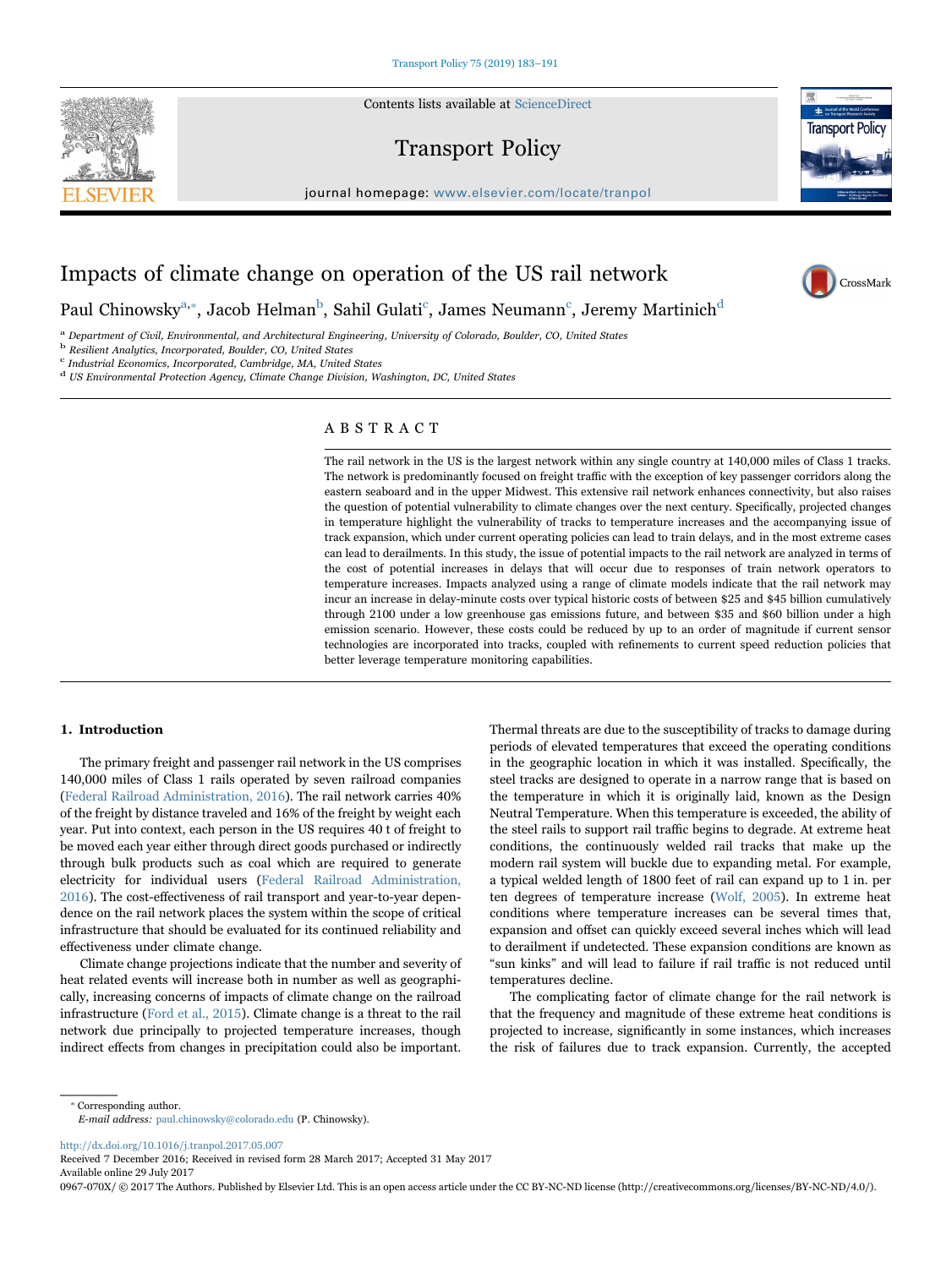practice for addressing these heat events is to reduce the traffic on the affected areas by reducing the speed of the trains, or in extreme events, stopping traffic completely for a period of time ([Chagnon, 2006](#page-8-3)). The intent of these practices is to reduce the stress on the weakened tracks during the highest temperature points during the day. The byproduct of these practices is a delay in rail traffic as trains are forced to reduce speed or wait until temperatures return to a normal operating level. The questions addressed in this study are: to what extent could these delays increase through the end of the century based on changes in temperature; and how could current technologies and changes in operating practices mitigate these effects.

# 2. Background

The issue of temperature impact on rails is not a current phenomenon. The issue was identified repeatedly through the late 19th and early 20th centuries by researchers including [Ryan \(1946\)](#page-8-4), [Champion](#page-8-5) [\(1947\),](#page-8-5) and [Hay \(1957, 1982\)](#page-8-6). The primary factor identified in the early studies focused on the joints between the rail sections. Prior to a change that began to occur in the 1950s and 1960s, rail tracks were characterized by a jointed construction process. In this design, segments of track ranging from 30 to 60 feet were laid and then joined through the use of plates with a gap left between the segments to allow for expansion. However, significant variations in temperature above the neutral temperature at which the track was laid would lead to misalignment between the sections due to excessive expansion and contraction of the rails.

A change in the design of tracks from the jointed design to the modern Continuous Welded Rail (CWR) reduced the likelihood of misalignment due to temperature, but it did not eliminate the issue. In the new design, sections of rail are welded together to create a single span of a quarter mile or more. This reduces the noise associated with rails and creates an integrated rail surface that reduces wear on the wheels and allows higher speeds. From the perspective of temperature, the CWR design increased the risk of track deformations referred to as "sun kinks."

Sun kinks are deformations that are introduced in rail when the weight of train cars put stress in areas that are weakened due to excessive heat ([Kish and Samavedam, 2013](#page-8-7)). In these situations, the rails are weakened when the track temperature increases beyond the expected operating temperature as established by the neutral temperature, or the temperature at which the rail was originally laid. When rails are weakened, the downward and outward stress from the weight of the rail cars will push the rails out of alignment. Currently, there is no accepted method to prevent this deformation as rail material is manufactured to a global standard that is both cost-effective and long-lasting. However, to ensure safety and reduce the occurrences of these sun kinks, a standard practice has been established of both reducing and slowing traffic during periods of high temperature ([Chagnon, 2006\)](#page-8-3).

The use of temperature-based safety practices has increased in the last decade in many locations. In Great Britain, the number of delays due to heat events continues to rise and has resulted in notable occurrences, such as in 2003 when 137 railway buckles occurred compared to an annual average of 30–40 ([Dobney et al., 2008\)](#page-8-8). Similarly, in the US, the occurrence of heat-related delays has increased as the number of extreme heat events has similarly increased ([Bruzek, Biess and Al-Nazer, 2013](#page-8-9)). In both cases, the resulting delays have impacted industries as diverse as agriculture, energy, and automotive. The seven primary railroad companies have adopted a practice of slowing rail traffic during hours when temperatures exceed what is considered safe operating conditions. The specific amounts of reduction vary between the railroad companies from an absolute reduction to a relative reduction below a prescribed maximum operating speed. In either case, the rules intend to prioritize safety but impact operational efficiency. Although these practices have been in place for an extended

period of time, increasing occurrence of heat events have brought these practices into greater visibility [\(Ferranti et al., 2016; Palin et al., 2013\)](#page-8-10). In response to these increasing delays, efforts have moved forward on several fronts including track design, sensor development, and the modification of existing rules in attempts to mitigate the effect of increasing temperatures.

Of the advances in reaction to temperature-based delays, sensor development is having the greatest initial impact. The changes in track design and materials may have an impact over the long-term, but changing the current track design specifications may prove too difficult and expensive to implement in the near-term or mid-term. Similarly, changing practices that may impact human safety will require strong supporting evidence. Therefore, the development of new temperaturesensors and associated electronic communication capabilities may provide the near-term advance required to offset the increasing temperature profiles [\(Hodge et al., 2015\)](#page-8-11). This near-term potential is being realized by the greater availability of sensors by a number of manufacturers ([Davis, 2014](#page-8-12)).

### 3. Project methodology

This study estimates the impact of temperature increases on railroad infrastructure and evaluates adaptation measures to alleviate the impact of the potential changes. The current rail study focuses on determining the potential risk to the Class I rail network in the US from climate change. To accomplish this task, the study methodology incorporates a model-based approach that combines climate change projections with current data on rail inventory and volume. In this approach, the current rail system is stressed with future climate projections to determine the potential vulnerabilities that exist in the physical structure and the associated operations. Additionally, the potential for building resiliency into the system through technological advances is explored in terms of the reductions in delay-minutes that can be achieved. The modeling approach encompasses three primary steps; 1) estimate rail inventory and traffic volumes; 2) develop climate scenarios to span a range of future outcomes; and 3) estimate historic (baseline) and projected future climate risks to the rail network, measured by delay minutes and monetary terms, and potential savings that could be realized with emerging technologies.

#### 3.1. Rail inventory and volumes

The primary source for the rail inventory used in the current study was the National Transportation Atlas Database (NTAD) ([Bureau of](#page-8-13) [Transportation Statistics, 2015](#page-8-13)). From this source, GIS shapefiles were obtained for the railroads, rail bridges, and rail stations. The rail lines shapefile is a comprehensive file of all railroad tracks in the US. Only active main line and sub main line (definitions provided in the GIS file as well as standard terminology for rail ones) track were included in this analysis.

In addition to the base inventory of the rail system, the volume of traffic within the system was required to model the cost of delays for distinct geographic areas. The Federal Railroad Administrations (FRA) Office of Safety Analysis website regularly updates highway-rail crossing data for all rail lines in the US along with numerous safety-related parameters. The number of trains passing each crossing during the day is compiled based on the information received from railroad owners and operators.

The highway-rail crossings data indicated that for the rail lines under consideration, 152,656 unique highway-rail crossings had daily rail volume data. Each rail crossing has corresponding GIS coordinates, and therefore can be allocated into a specific climate grid. The average number of daily trains passing through each grid was calculated from the volume data to provide the base number of trains that would be impacted in each grid cell from each projected climate event. For the 2522 grid cells that contain non-zero train traffic volume, the train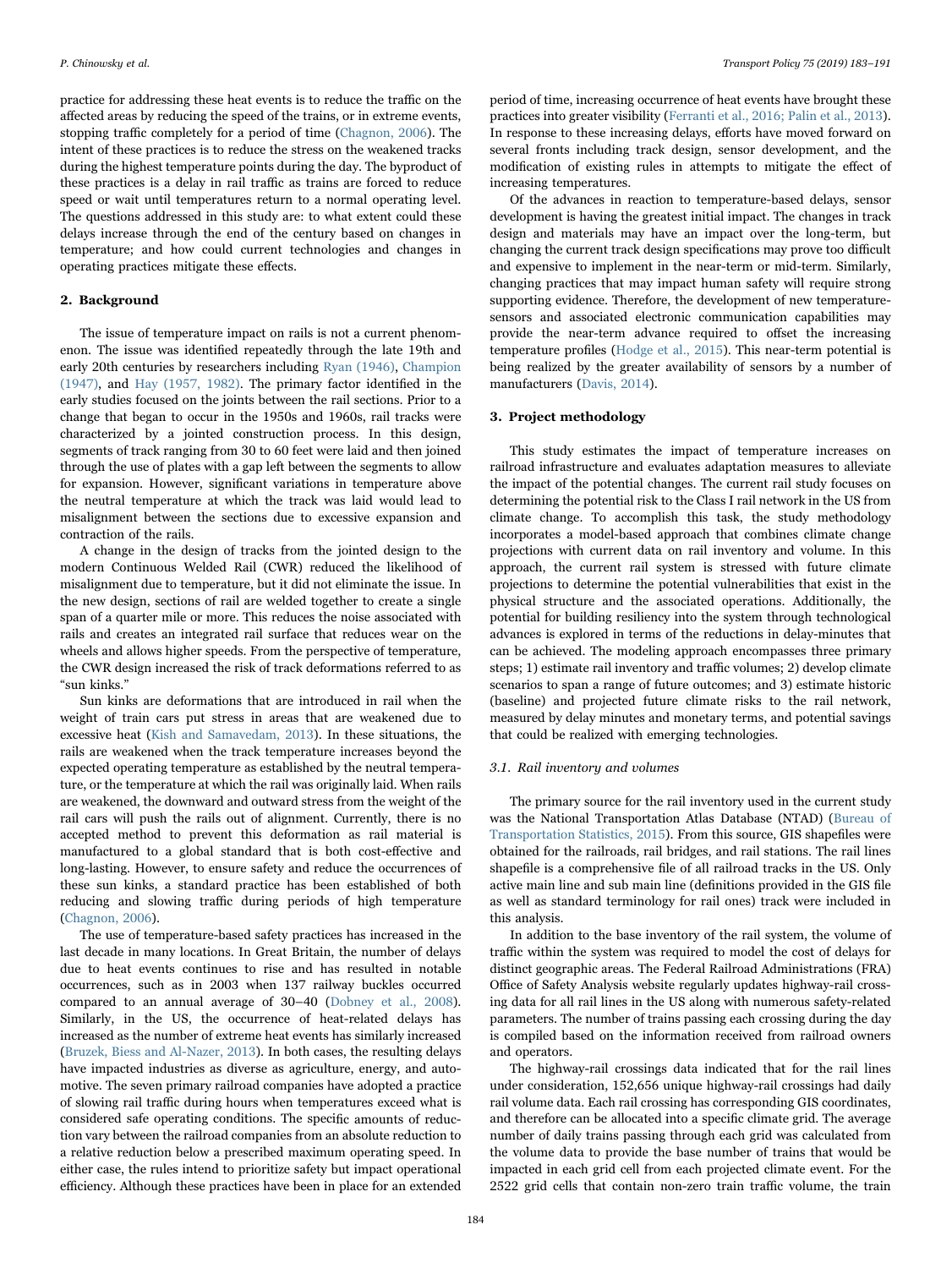traffic ranged from 1 to 141 trains per day. Combining this number with the temperature projections described below, the model could project how many train trips would be affected by projected changes in temperature. The discussion on regional impact reflects the variation in this volume and climate variation.

## 3.2. Climate projections

The climate projections used in the current study follow from the overall methodology being used in the second phase of the Climate Change Impacts and Risk Analysis (CIRA) project [\(EPA,](#page-8-14) [2015\)](#page-8-14) – two "Representative Concentration Pathways" (RCPs) capture a range of plausible Greenhouse Gas (GHG) emission futures and are simulated in five General Circulation Models (GCMs). The RCPs, originally developed for the Intergovernmental Panel on Climate Change's (IPCC) Fifth Assessment Report, are identified by their approximate total radiative forcing in the year 2100, relative to year 1750: 8.5 W/  $m<sup>2</sup>$  (RCP8.5) and 4.5 W/m<sup>2</sup> (RCP4.5). RCP8.5 implies a future with continued high emissions growth with limited efforts to reduce GHGs, whereas RCP4.5 represents a global GHG mitigation scenario. Comparing outcomes under RCP8.5 with those of RCP4.5 not only captures a range of uncertainties and plausible futures, but also provides information about the potential benefits of global GHG mitigation (i.e., how significant greenhouse gas emissions mitigation can avoid or reduce impacts that are expected under RCP8.5).

The fifth phase of the Coupled Model Intercomparison Project (CMIP5) [\(Taylor et al., 2012\)](#page-8-15) developed a large inventory of climate simulations using GCMs driven by the RCP forcing scenarios. To provide localized climate projections suitable for estimating impacts to rail infrastructure and to bias correct the projections to improve consistency with the historic period (defined in this analysis as 1986–2005), the Localized Constructed Analogs dataset (LOCA) ([Bureau of Reclamation, 2016](#page-8-16)) was employed. The LOCA projections are the primary dataset being used in the forthcoming Climate Science Special Report of the U.S. Global Change Research Program's Fourth National Climate Assessment. The LOCA downscaled dataset provides daily maximum and minimum temperatures, and daily precipitation values at 1/16 degree resolution from 2006 to 2100, along with a historical dataset extending back to 1950. The dataset was consolidated into ½ degree resolution to correspond with the rail network inventory.

As in most impacts work, the selection of a subset of GCMs was necessary due to computational and resource constraints. Five GCMs were chosen with the intent of ensuring that the subset captures a large range of the variability in climate outcomes observed across the entire CMIP5 ensemble. The five selected GCMs from CMIP5 (CCSM4, GISS-E2-R, CanESM2, HadGEM2-ES, and MIROC5) cover a large range of the variability across the entire ensemble in terms of annual and seasonal temperatures [\(Table 1\)](#page-2-0).

#### <span id="page-2-0"></span>Table 1

Change in average maximum summer temperature (°C).

| <b>RCP</b>     | Model       | 2030 | 2050 | 2070 |
|----------------|-------------|------|------|------|
| <b>RCP 4.5</b> | CANESM2     | 2.22 | 3.13 | 3.75 |
|                | CCSM4       | 2.18 | 2.65 | 3.38 |
|                | $GISS-E2-R$ | 1.16 | 1.83 | 2.07 |
|                | HadGEM2-ES  | 2.65 | 4.00 | 4.67 |
|                | MIROC5      | 2.10 | 2.81 | 3.36 |
| <b>RCP 8.5</b> | CANESM2     | 2.51 | 3.99 | 5.25 |
|                | CCSM4       | 2.44 | 3.62 | 4.79 |
|                | $GISS-E2-R$ | 1.46 | 2.47 | 3.51 |
|                | HadGEM2-ES  | 3.03 | 5.14 | 7.02 |
|                | MIROC5      | 2.16 | 2.89 | 4.57 |
|                |             |      |      |      |

#### 3.3. The software modeling environment

The analysis of the rail system for climate impacts centered around the use of the Infrastructure Planning Support System (IPSS). The IPSS tool incorporates engineering knowledge, stressor-response algorithms and climate projections to quantify potential vulnerabilities resulting from climate change for numerous infrastructure types [\(Chinowsky](#page-8-17) [and Arndt, 2012\)](#page-8-17). Damage and replacement costs associated with increased vulnerability and adaptation options are quantified and represent the incremental change in expenditures associated with projected climate change for each environmental stressor and infrastructure type examined. As such, the effect of climate change can be isolated from historical baseline maintenance costs. The IPSS system has been used to examine infrastructure in a wide range of US contexts such as Alaskan infrastructure, national road network analysis, and local storm surge analysis [\(Melvin et al., 2016](#page-8-18); [Chinowsky et al., 2013\)](#page-8-19). These studies are in addition to international contexts including national studies throughout Africa and Asia ([Schweikert et al., 2014;](#page-8-20) [Espinet et al., 2016\)](#page-8-20).

For the current study, the IPSS system was used to determine the impact of temperature changes on the physical rail structure of the overall rail network. Although climate change also impacts precipitation levels, the key concern in terms of rail operations is the projected increase in track temperatures. This concern is due to the softening of rails and the associated physical damage that is caused by increased temperatures.

Quantifying the impact of increased temperatures on the rail system incorporates two components; determining the potential increases in buckling failures, and estimating the potential increases in temperature-based delays. The former is required to determine the increased likelihood that track buckles will result in subsequent operation delays. The increase in buckling potential triggers an accepted operating procedure that requires trains to reduce speed during conditions which may result in increased buckling. Once the potential for increased buckling is identified, the second element estimates potential increases in rail delays in accordance with the operating procedures that reduce speeds due to safety considerations. Given the combination of projected buckling occurrences and projected increases in delays, delayminutes can be used to provide the metric of impact for the overall rail network. Once the delay-minutes are determined for each segment of track, the delay minutes can be changed to cost impacts as the cost of delay can be determined for both passenger and freight trains based on documented industry cost factors. In this manner, the final impact of temperature increases is presented as specific cost impacts.

# 3.3.1. Current operating procedures

Currently, railroads utilize operating procedures that incorporate speed restrictions to avoid track buckling events due to high temperatures. However, each railroad operator sets different speed orders for these high temperature events. These restrictions are put in place with a blanket reduction in speed for operations occurring in these areas when the expected daily high exceeds a temperature that is deemed unsafe. These restrictions typically occur in the afternoon and early evening between 1 pm and 7 pm [\(Virginia Department of Rail and](#page-8-21) [Public Transport, 2008\)](#page-8-21). [Table 2](#page-3-0) details railroad specific heat restrictions ([Chagnon, 2006](#page-8-3)).

These operating procedures result in operating delays (Historic Delays) due to fluctuations is weather on an annual basis. Although these delays have been increasing in recent years due to increases in summer temperatures, the operating procedures have remained consistent. However, the projected increases in temperatures due to climate change are challenging the ability of rail operators to retain current operating practices. The current study uses these historic practices to establish the vulnerability of the system to climate change and uses an adaptation option to change these procedures to reduce the potential impact of temperature increases.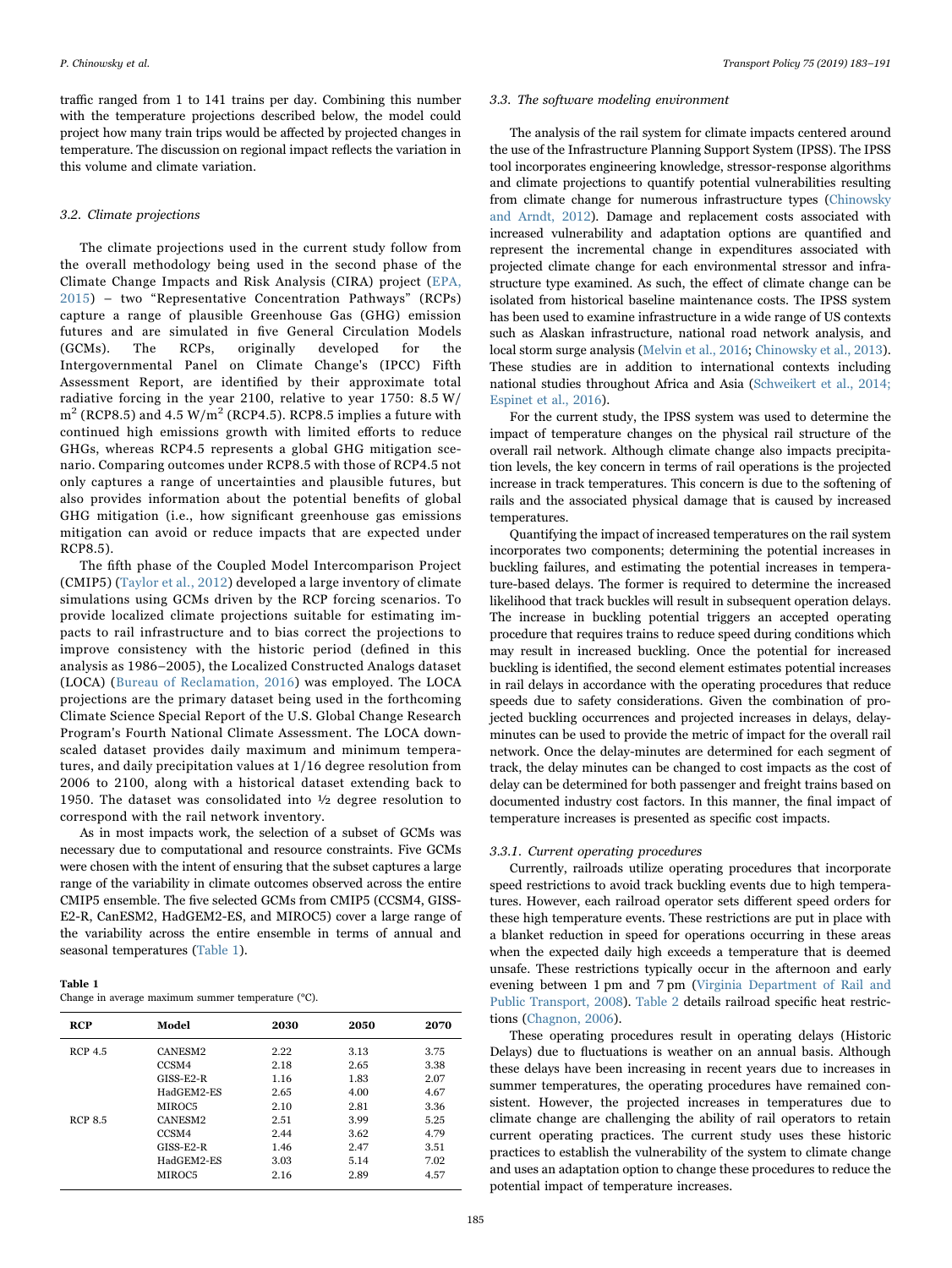<span id="page-3-0"></span>Table 2 Railroad heat restrictions.

| Railroad    | Temperature (°F) | <b>Restricted speed</b>            |
|-------------|------------------|------------------------------------|
| Amtrak      | $95^\circ$       | Passenger: Max 80 mph              |
| <b>BNSF</b> | $85 - 115$ °     | Passenger: 70 mph to 50 mph        |
|             |                  | Freight: 50 mph to 40 mph          |
| CN          | $95^\circ$       | Passenger: Max 65 mph              |
| CSX         | $85^\circ$       | 20 mph reduction from posted speed |
| UP          | $100 - 115$ °    | Passenger: 50 mph                  |
|             |                  | Freight: 40 mph                    |

# 3.3.2. Delay minute comparisons

The concept of delay-minutes has been introduced in previous studies to compare impacts on rail transport ([Dobney et al., 2008](#page-8-8); [US](#page-8-22) [Climate Change Program, 2008\)](#page-8-22). In this method, the estimated railroad delay is determined based on the difference in the time required to complete a trip at the maximum posted speed and the actual time taken for the trip ([Cambridge Systematics, 2007](#page-8-23)). This difference is then multiplied by the cost of delay to calculate the impact of reduced speeds.

Existing literature provides different approaches to calculate rail delay from extreme heat events ([Dobney et al., 2008; Nemry and](#page-8-8) [Demirel, 2012](#page-8-8)). This study calculates train delay minutes at a grid level in accordance with the granularity of the climate projections. Since impacts are limited to estimates at the grid level, impacts are averaged over the inventory in that grid cell to reflect the granularity of the projection. In this grid approach, the generalized approach is summarized as follows:

$$
TDM_g = (L_g/S_r - L_g/S_o)^* 60^* H_d/H_o)
$$
\n(1)

where

| $TDM_{\sigma}$ | Train Delay Minutes per grid |
|----------------|------------------------------|
| $S_r$          | Reduced Speed                |
| $S_{\alpha}$   | Base speed                   |

 $L_g$  Total length of rail traveled per grid<br>H<sub>d</sub> Hours of speed order

Hours of speed order

H<sub>o</sub> Hours of rail road operation

In this method, train delay minutes are first calculated based on a speed restriction, the length of track in the grid, and the number of hours in which the speed order will be put into effect. The specific speed restriction used in the current modeling effort corresponds to the BNSF details seen in [Table 1](#page-2-0) as they incorporate both freight and passenger safety rules.

Once the total delay minutes are calculated on a per grid basis, the delay minutes per year are calculated by multiplying the delay minutes per grid by the average volume of trains per grid and the number of incident days per grid. An incident day being defined as a day in which a speed order is put into place.

$$
DM_g = TDM_g * T_d * I_d \tag{2}
$$

where

DMg Delay Minutes per grid per year TDMg Train Delay Minutes per grid  $T<sub>d</sub>$  average number of trains per day Id number of incident days

Finally, the delay minutes are quantified as costs using the following equation.

$$
C_d = C_m * DM_g \tag{3}
$$

where

 $C_d$  Cost of delay<br>  $C_m$  Cost per min Cost per minute of delay DMg Delay Minutes per grid per year

The specific delay costs for bulk, intermodal and passenger trains are detailed in the cost modeling section. The cost of delay is aggregated to the grid level by adding the cost of delay for different train types.

## 3.3.3. Design neutral temperature and track temperature

While the operating procedures put in place by the rail operators provide a broad guideline for implementing speed reduction, the guidelines also suffer from a lack of specificity for local conditions. This is generally due to the challenge of isolating risks to local rail conditions. Specifically, the challenge to improving operating procedures is the challenge to identify track temperatures at individual locations. However, research into the effects of temperature on rails provides a basis for modeling potential damages as well as the potential savings that can be achieved through adaptations.

The modeling of historic and potential delays based on a sensor technology approach rather than a temperature procedure approach begins with the concept of Design Neutral Temperatures. The Design Neutral Temperature or Stress Free Temperature (SFT) of rail is the temperature for which the rail was intended to operate in stress free condition. This is typically considered the temperature when the rail was installed in a particular location and is considered the neutral temperature at which the rail functions at an optimum level. This temperature also determines the threshold at which the rails are likely to experience softening and bending due to the longitudinal forces on the rail. The stress free temperature that is used in design is generally 75% of the expected maximum temperature of the region. This is also known as the  $3/4$  T<sub>max</sub> rule and can be seen in Eq. [\(4\)](#page-3-1) ([Nemry and](#page-8-24) [Demirel, 2012\)](#page-8-24).

<span id="page-3-1"></span>
$$
SFT = \frac{3}{4} * T_{max} \tag{4}
$$

The stress free temperature will gradually reduce with age due to a variety of causes such as typical movement and shifting of the rails. In order to account for this degradation in the current effort, the average baseline SFT for the lower 48 states was compared to the typical SFT distribution in order to calculate a degradation factor [\(Kish and](#page-8-25) [Samavedam, 1999](#page-8-25)). This factor was applied to more accurately reflect the SFT of the overall rail network.

The second critical number that is required in the rail analysis is the track temperature at a given point in time. The track temperature provides the basis for the likelihood of failure of steel tracks under a combination of heat and stress. The track temperature is thus used as the main indicator of the likelihood that the rail will fail under different operating scenarios. While the optimum practice is to measure track temperature at multiple locations through temperature sensors, the amount of track owned by each railroad company is substantial, which has made the widespread use of temperature sensors difficult from a cost-benefit perspective. Therefore, a relationship between air and track temperature has been developed to compensate for the lack of sensor data and approximate the track temperature. The relationship between ambient air temperature and track temperature can be seen in Eq. [\(5\)](#page-3-2) [\(Dobney et al., 2008\)](#page-8-8).

<span id="page-3-2"></span>
$$
T_{\text{real}} = \frac{3}{2} \cdot T_a \tag{5}
$$

Using Eqs.  $(44)$  and  $(45)$ , the SFT for any region can be calculated using a maximum operating ambient air temperature from the climate scenario projections. Researchers have concluded that an approxima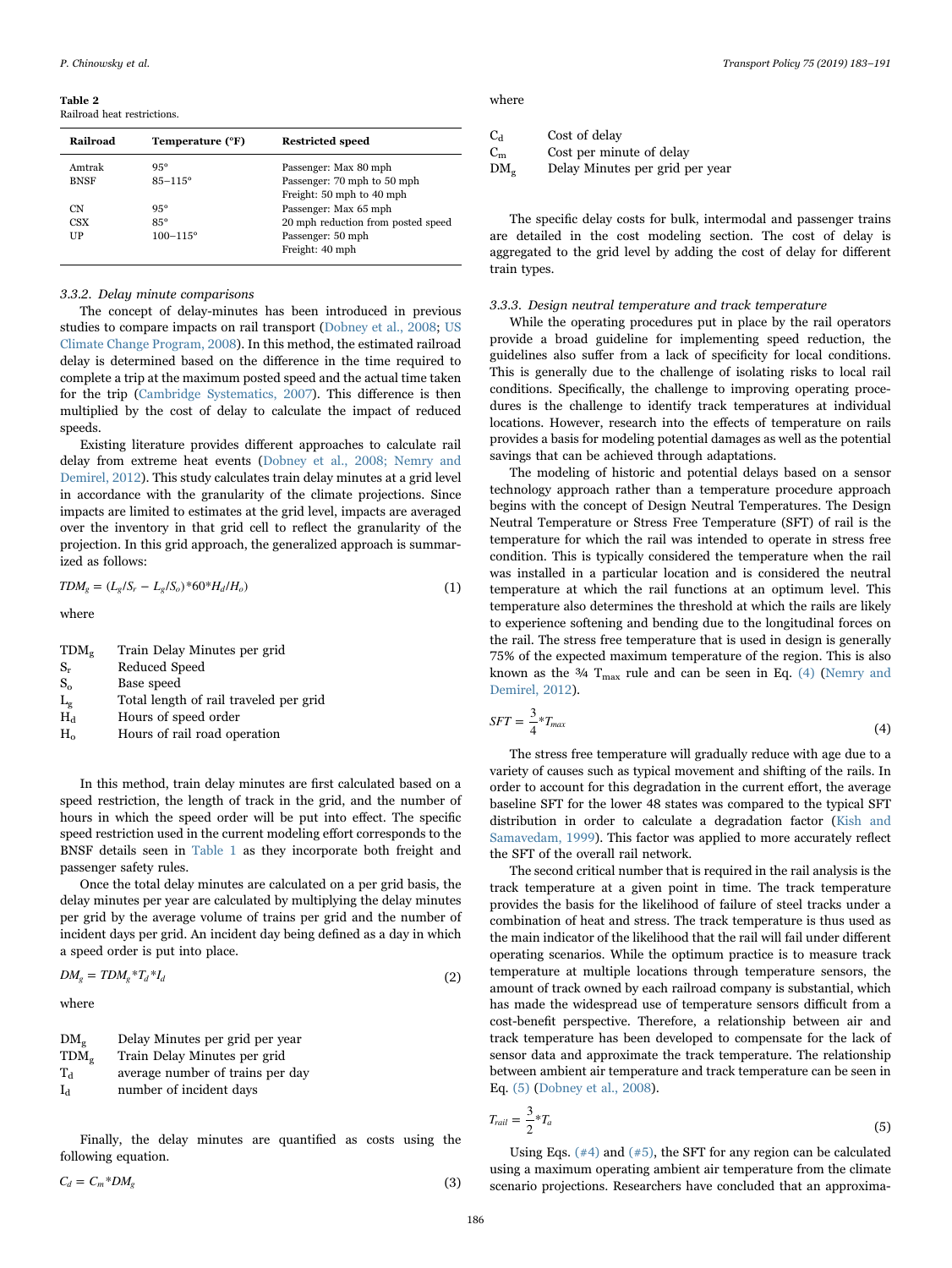tion for this operating temperature is the projected average maximum temperature for the summer period ([US Climate Change Program,](#page-8-22) [2008\)](#page-8-22). Thus, for each grid section in the study, the maximum temperature from the three-month summer period in that grid is used as the maximum temperature with the process repeated for each year under consideration. Once a SFT is calculated for each grid location, a delay-minute cost can be calculated for both historic and future conditions using the modeling approach detailed in the next section.

## 3.3.4. Impact and adaptation modeling

The determination of delay minutes due to temperature events provides the basis for comparing the potential benefits of implementing adaptation measures. Specifically, the potential savings from adaptation methods can be calculated in terms of delay-minute savings. In the current study, this adaptation is based on a risk-based speed reduction methodology proposed by the FRA ([Kish and Samavedam, 2013\)](#page-8-7). The focus of this methodology is the installation and use of temperature sensors to better monitor the area and time when speed and traffic reductions are required in a geographic location.

The sensor technology is translated into an adaptation calculation based on a risk-based perspective. At the core of the perspective is the threshold where buckling risk can be implemented. Specifically, there are three important thresholds for the proposed speed order methodology; 1)  $\rm T_{b,min}$  represents the maximum track temperature in which there is no risk for buckling, 2)  $T_{b,max}$  represents the temperature at which certain buckling will occur, and 3) the temperatures between  $T_{b,min}$  and  $T_{b,max}$  have an associated probability of bucking, which is dependent on energy needed to buckle the track and decreases as Tb,max increases.

For the purpose of track safety, Tallowable is the maximum allowable temperature above the neutral temperature of the rail that is considered safe. Investigations of the ERRI committee have shown that Tallowable should be the temperature at 50% of buckling energy which can be calculated using Eq. [\(6\)](#page-4-0) [\(Esveld, 1998](#page-8-26)).

<span id="page-4-0"></span>
$$
T_{allowable} = T_{b,min} + 0.25(T_{b,max} - T_{b,min})
$$
\n(6)

The probability of buckling is then based on a relationship between buckling energy and ΔT (Kish and Samavedam, 2008). As the temperature approaches  $T_{b,max}$  the additional energy required to buckle the track decreases exponentially. Therefore the maximum amount of additional energy required to cause buckling occurs at  $T_{\text{b,min}}$  At  $T_{\text{b,max}}$ , no additional energy is required for the track to buckle, therefore buckling will be certain (Buckling Probability,  $P_b = 1$ ). At  $T_{b,min}$  the level of buckling energy needed is significant and therefore must be caused by added mechanical energy. We can assume that at  $T_{b,min}$ ,  $P_b$  is equal to 0 because we have established that if  $\Delta T$  is less than  $T_{b,min}$  then there is no risk of buckling. However,  $P_b$  varies exponentially between  $T_{b,min}$  to  $T_{b,max}$  as buckling energy varies with temperature. The exponential equation for  $P_b$  is detailed in [Fig. 1](#page-4-1).

Given the relationships in [Fig. 1,](#page-4-1) a reduction in speed to avoid buckling can be calculated based on temperatures using Eq. [\(7\)](#page-4-2) (Kish

<span id="page-4-1"></span>

<span id="page-4-2"></span>and Samavedam, 2008).

$$
\frac{V_r}{V_{max}} = \left(1 - \frac{P_b(T)}{P_b(T_L)}\right)^5\tag{7}
$$

where

 $V_{\rm max}$  Reduced speed  $V_{\rm max}$  $V_{\text{max}}$  Permissible maximum authorized line speed<br> $P_b(T)$  Buckling probability at track temperature, T Buckling probability at track temperature, T  $P_b(T_L)$  Buckling probability at limiting temperature,  $T_L$ 

The limiting temperature for track safety is therefore the maximum allowable temperature  $(T_{\text{allowable}})$  above the neutral temperature of the rail.

In extreme temperature scenarios, the risk-based methodology will recommend a speed order of 10 mph, far below common practice. This limits the number of buckling events considerably, but increases the delay minutes. As the approach adopted for the current study does not allow for an increase in number of buckling events, the model limits the risk-based speed order to 40 mph which remains consistent with common practice. It is also estimated that sensors which are more sensitive and able to capture small changes at higher temperatures will be developed in the near future. Therefore, the assumption of using risk-based speed order of 40 mph is conservative and attempts to accommodate for potential advancements in sensor technology.

3.3.4.1. Cost modeling. The impact of climate change on rails differs from other types of infrastructure in that the degradation that occurs in rails is different from the types of degradation found in elements such as paved roads. Specifically, in the case of temperature and asphalt roads, asphalt roads may experience increased cracking due to increased temperatures, but a failure of the road due to that stress is unlikely. In contrast, increased temperatures can lead directly to catastrophic failures of rails due to misalignments or deformations. Operating procedures attempt to eliminate this potential through the speed reduction orders. The translation of these operating procedures into delay-minutes and subsequently to cost impacts provides the quantitative comparator that can be used to determine the financial impact of projected climate change.

The basis of delay-minute costs lies in the total cost of a delay when a train is impacted by temperature. The methodology used by [Lovett](#page-8-27) [et al. \(2015\)](#page-8-27) estimates the cost of delay for freight trains to the railroad company and public. The cost to the railroad company includes the cost of crew, cars (separated by type), locomotives, lading, and fuel. The costs to the public are primarily due to a combination of locomotive emissions attributed to additional operation time and car traffic delay at level railroad crossings. Various components of ownership and operation costs in this methodology are based on the [American](#page-7-0) [Association of Railroads' \(2016\)](#page-7-0) Analysis of Class 1 Railroads.

In the current study, the elements of delay costs are based on the [Lovett et al. \(2015\)](#page-8-27) methodology, but several adjustments are made to provide a national foundation for the model. As detailed, each of the changes or extensions are based on previous studies or documented costs.

1. The cost of fuel used by locomotives is calculated as \$185 per hour in [Lovett et al. \(2015\)](#page-8-27) for the SD-70 Locomotive, but the amount of fuel used depends on the notch at which the locomotive operates to maintain a certain speed. Since delay related to heat will reduce the train speed, the cost of locomotive fuel is increased to reflect the reduced speed of 40 mph. The cost of fuel used by locomotives is adjusted accordingly to \$128.2/hour for each additional hour of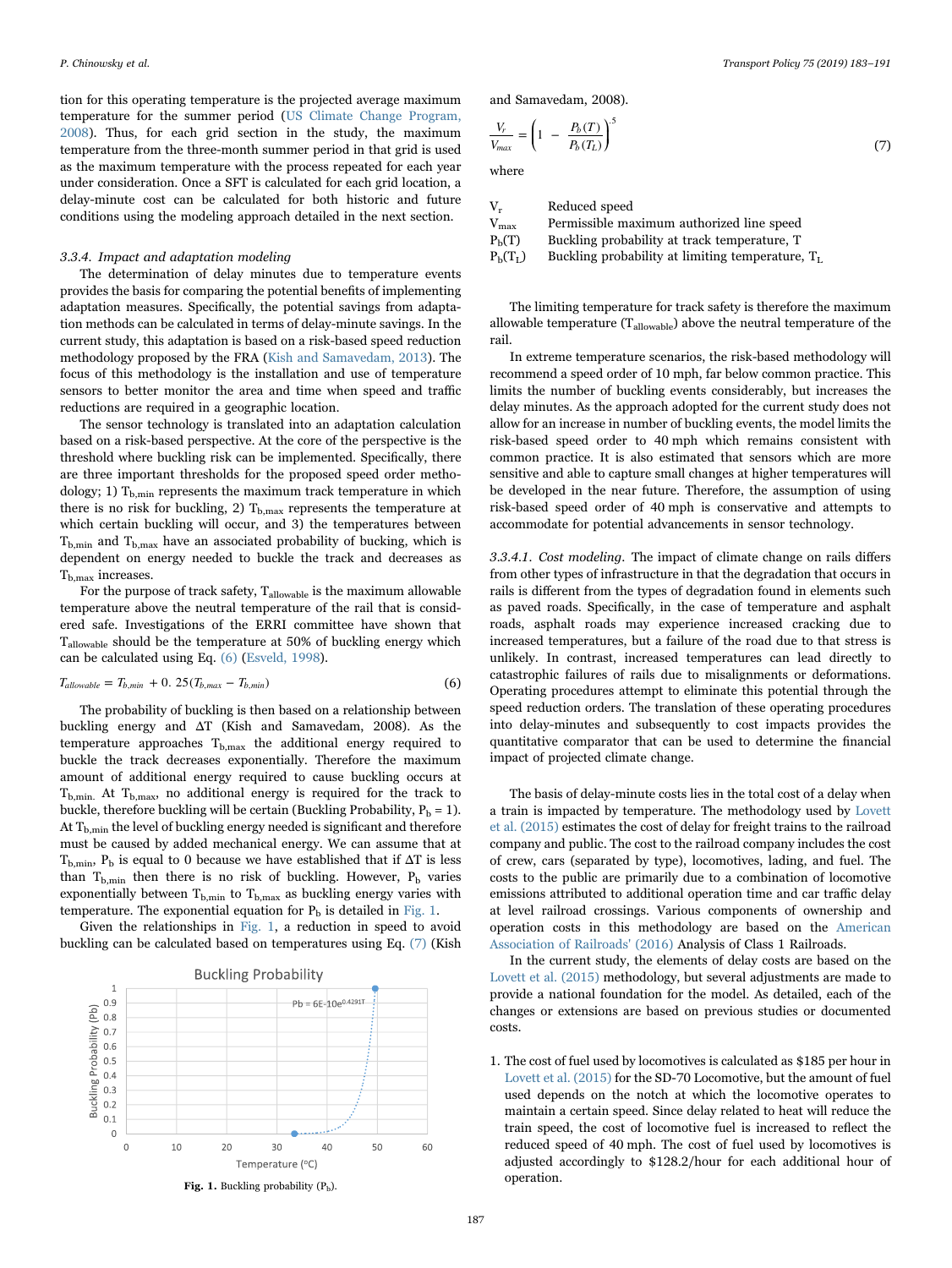#### <span id="page-5-0"></span>Table 3

The cumulative projected cost of climate change impacts on the rail system 2016–2099 based on delay-minutes. Figures are in billions USD, discounted at 3%.

|                 | RCP4.5   | <b>RCP8.5</b> |
|-----------------|----------|---------------|
| <b>Baseline</b> | \$76.65  |               |
| CANESM2         | \$121.66 | \$132.55      |
| CCSM4           | \$113.02 | \$123.36      |
| $GISS-E2-R$     | \$103.54 | \$113.19      |
| HadGEM2-ES      | \$124.58 | \$138.51      |
| MIROC5          | \$118.59 | \$126.91      |

- 2. The ratio of bulk vs intermodal traffic is estimated using monthly rail traffic data from the American Association of Railroads. The data includes average weekly carloads for each month from 2013-present for intermodal and bulk units ([American Association of Railroads,](#page-7-0) [2016\)](#page-7-0)
- 3. The delay costs to the public associated with traffic delays incurred at level-crossings, and  $CO<sub>2</sub>$  emissions are excluded in the current study.
- 4. The value of passenger delay is considered to be 1.5 times line-haul travel time based on travel times provided by the US DOT.
- 5. The study assumes 6% of total trips are business trips with the passenger value of delay being \$52/hour/passenger ([Talebian and](#page-8-28) [Zou, 2015](#page-8-28)).

#### 4. Study results

The results of this study provide a comparison of historic approaches to rail safety versus the potential benefit of investment in emerging technologies such as sensors. In each case, the results use the cost of delay-minutes to determine the potential impacts of climate change on rail operation and adaptation savings.

[Table 3](#page-5-0) provides an overview of the cumulative vulnerability of the rail system during the study period (2016–2099) for the five climate models and the baseline. The baseline cost represents the monetary cost of delays that are anticipated due to temperature events that occur based on a continuation of historical climate patterns. These events do not include temperature increases due to projected climate change, and therefore both RCPs have the same baseline costs of \$73.03B between 2016 and 2099.

The five entries below the baseline represent the cumulative costs anticipated from the five climate models and two RCPs. As illustrated, the RCP8.5 scenarios result in a higher cost since emissions continue to rise throughout the 21st century in RCP8.5, whereas emissions in RCP4.5 peak around 2040 ([Meinshausen et al., 2011](#page-8-29)). However, within the RCP8.5 results there is a 22.3% difference between the lower estimate of \$113.19B (GISS-E2-R) and the upper estimate of \$138.51B (HadGEM2-ES). This difference represents the uncertainty or risk that is related to selecting one of the different GCM models as the basis for making resiliency decisions.

Similar to the RCP8.5 results, the RCP4.5 results contain a variance in the total amount. At the high end, the RCP4.5 results under the HadGEM2-ES model project a \$124.58B cost, which is 20.3% higher than the lower estimate of \$103.54B (GISS-E2-R) for RCP4.5. When placed in the overall context of the combined scenarios, this creates a difference of \$34.97B between the lowest RCP4.5 scenario and the highest RCP8.5 scenario.

## 4.1. Vulnerability by era

The cumulative totals provide a broad perspective of the climate impacts on the rail system. Putting these results in a temporal context provide an indication of when these impacts will occur in the span of the study. [Fig. 2](#page-5-1) provides an indication of this timeline through the use of five undiscounted eras. The first era includes four years from 2017 to 2020, followed by four eras of 20 years each centered around years 2030, 2050, 2070 and 2090.

As illustrated, several key points are seen through the data. First, four of the five RCP8.5 scenarios have a greater impact than their corresponding RCP4.5 scenarios by the end of the century. Second, the impact grows throughout the study period with each era having a greater impact than the previous era. This fact reflects the projected rise in temperature across the US throughout the span of the study.

Finally, the difference between the two RCPs increase over time. In Era 1, the gap between the highest and lowest scenarios is \$0.37B annually which increases to \$4.20B in Era 5. This gap is indicative of the uncertainty associated with climate scenarios and reflects the importance of viewing the data over the ensemble of scenarios to determine an appropriate adaptation scenario.

<span id="page-5-1"></span>

#### Reactive Average Annual Cost per Era

Fig. 2. The average annual cost of climate change impacts on the rail system per era based on delay-minutes. The lines indicate the minimum and maximum of the two RCP scenario groups. Figures are in millions USD undiscounted.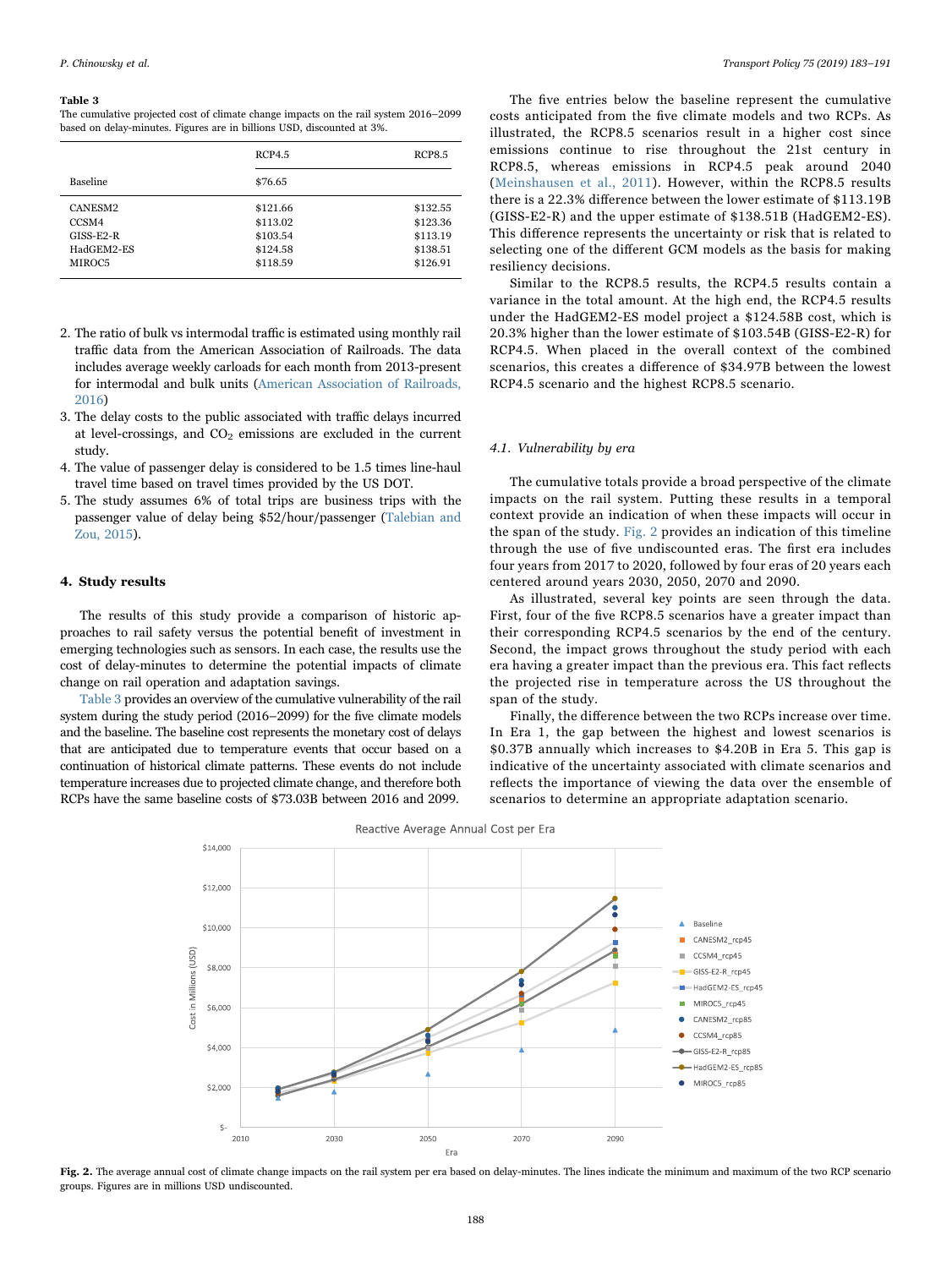<span id="page-6-0"></span>

Fig. 3. The average annual costs for the eras containing 2050 and 2090, by geographic region. Costs are undiscounted 2015 USD.

#### <span id="page-6-1"></span>Table 4

The cumulative projected cost of climate change impacts on the rail system 2016–2099 based on delay-minutes. Comparison between reactive and proactive adaptation approaches. Figures are in billions USD, discounted at 3%.

|                                                                     | Reactive                                                 |                                                          | Proactive                                       |                                                    |
|---------------------------------------------------------------------|----------------------------------------------------------|----------------------------------------------------------|-------------------------------------------------|----------------------------------------------------|
|                                                                     | RCP4.5                                                   | <b>RCP8.5</b>                                            | RCP4.5                                          | <b>RCP8.5</b>                                      |
| <b>Baseline</b>                                                     | \$73.03                                                  |                                                          | \$3.00                                          |                                                    |
| CANESM <sub>2</sub><br>CCSM4<br>$GISS-E2-R$<br>HadGEM2-ES<br>MIROC5 | \$121.66<br>\$113.02<br>\$103.54<br>\$124.58<br>\$118.59 | \$132.55<br>\$123.36<br>\$113.19<br>\$138.51<br>\$126.91 | \$6.15<br>\$7.29<br>\$4.10<br>\$12.60<br>\$7.56 | \$11.34<br>\$14.77<br>\$6.60<br>\$29.24<br>\$10.85 |

# 4.2. Vulnerability by region

[Fig. 3](#page-6-0) illustrates the potential impact of climate on a geographic basis. As illustrated, the majority of the system is impacted, however specific regions including the Northeast, the upper Midwest and the South are anticipated to experience the greatest impacts. The reason for this impact is a combination of the rail network density, the neutral temperature at which the rails were laid, and the relative increase in temperature projected by the model in these areas.

In terms of the neutral temperature, the areas with the greatest projected impact lie where the base (or neutral) temperatures are in the milder range. The northern sections of the US as well as the

coastal areas have lower average temperatures and thus have a lower neutral temperature. This lower temperature results in greater vulnerability to temperature increases as the sensitivity to changes increases in proportion to the lower neutral temperature.

Regions, such as the upper Midwest and Chicago that are projected to incur the greatest absolute increases in summer temperatures also incur the largest increases in delay-minutes. This increase, combined with the lower neutral temperature, results in even greater increases in delay-minutes.

# 4.3. Potential for adaptation to reduce impacts

As described previously in the methodology, the costs due to train delay are reduced through the enhanced identification of track temperatures that exceed normal operating parameters. Through this identification, delays would be reduced by minimizing the spatial area where delays are expected as well as using a risk-based approach to adjusting the severity of the speed reduction order according to specific temperature and track conditions.

The reduced delay costs using the sensor approach are illustrated in [Table 4](#page-6-1) and [Fig. 4](#page-7-1). [Fig. 4](#page-7-1) illustrates the totals (discounted at 3%), which show a reduction in delay costs through each era of the study through 2099 for both the RCP4.5 and 8.5 scenarios. The proactive approach places the annual average costs in the first three eras for the majority of scenarios to below \$500 million, and below \$2 billion for all but one scenario in the fifth era. This is in contrast to the reactive approach where the final era costs range between \$6 and \$12 billion as an average annual cost.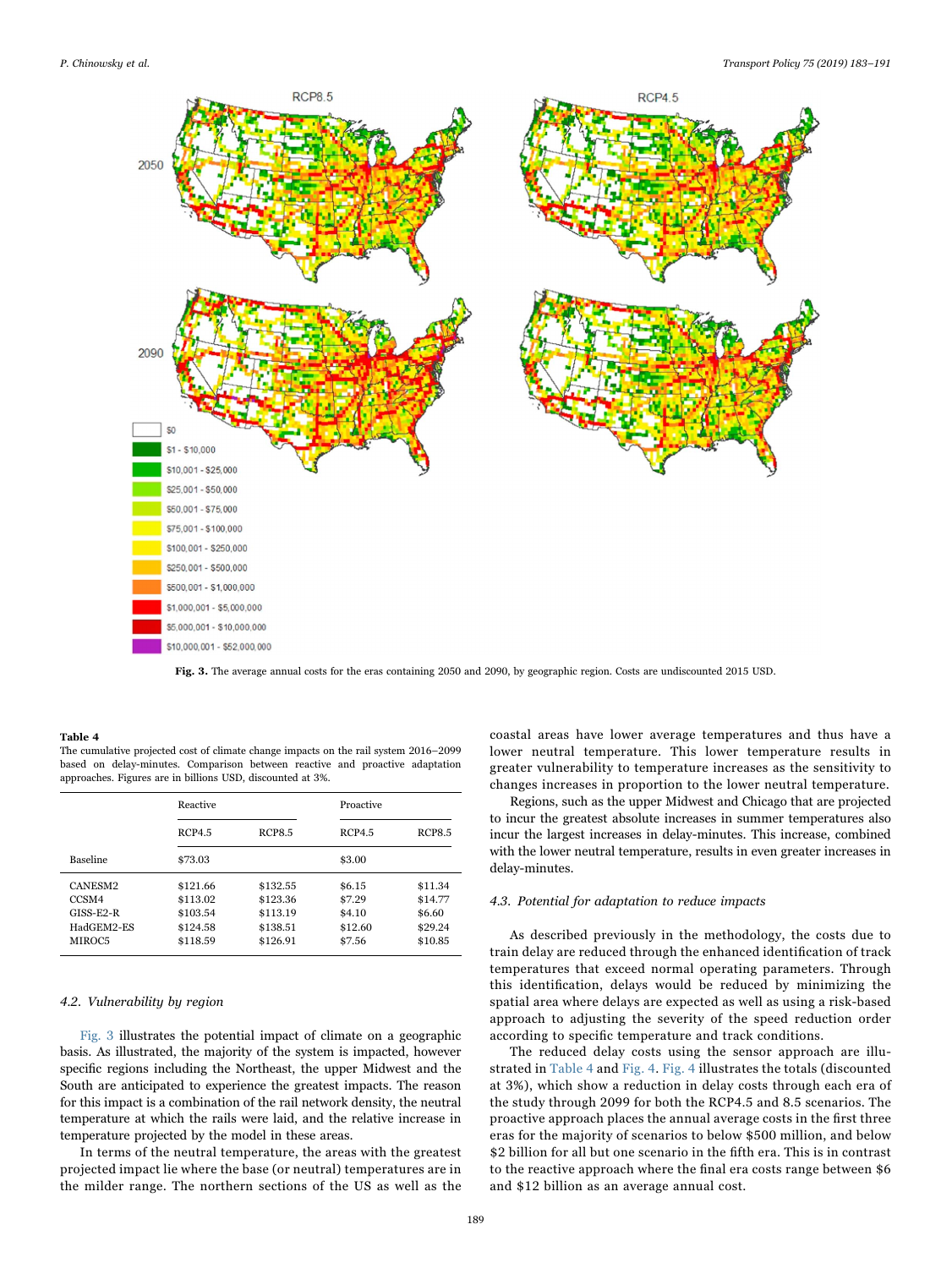<span id="page-7-1"></span>

Fig. 4. The average annual cost of climate change impacts on the rail system per era based on delay-minutes for the adaptation approach. The lines indicate the minimum and maximum of the two RCP scenario groups. Figures are in millions USD undiscounted.

The greater variability seen in the proactive approach is a function of the greater sensitivity that the sensor approach provides for operating procedures around delays. In contract to the broad approach for delays adopted currently in the reactive approach, the targeted delays in the proactive approach allow a railroad company to limit delays to areas that are experiencing delays at a specific time. However, this approach highlights the difference in temperature projections between the different climate scenarios. The higher scenarios resulting in larger costs as the proactive approach customizes the delays in a more targeted manner.

# 5. Conclusion

The current study highlights the potential vulnerability of the US rail system to projected temperature increases from climate change. Depending on the climate scenario selected, the cumulative impacts based on delay-minute costs can range from \$103 to \$138 billion by 2100 at a 3% discount rate. The increase is noticeable within the first two eras with the costs increasing throughout the study. This near-term impact establishes the motivation to explore alternative solutions for reducing the projected impact. Although long-term impacts are notable, it is in fact the concern for near-term impacts that creates the motivation for considering adaptation options including that put forward in this paper.

The current study estimates reduced delay costs through the use of sensor technology combined with changes to operating procedures to demonstrate a possible path to reduce climate impacts. In this approach, the focus is placed on using the sensor technology to reduce delays by focusing speed restrictions to specific spatial locations rather than having broad speed reduction procedures. Although an investment in sensor technology may be a significant investment today due to the amount of track that requires coverage, the adaptation approach can lead to significant system-wide reduction in train delay costs over the century. In particular, geographic areas such as the Southwest that are anticipating significant temperature increases can achieve notable benefits through the sensor approach.

The sensor and operating procedure approach is not the only approach to reduce train delay costs due to climate change. Continuing innovations in track management and potential changes in track materials may provide additional opportunities. These innovations may lead individual rail companies to adopt different solutions depending on their needs and budgets. Additionally, rail lines that

anticipate implementing new rail technologies, such as high-speed rail, or that focus on specific types of freight, may implement new technologies optimized for those options.

Although the focus of this study was on temperature effects, additional climate change considerations can affect the vulnerability of the rail system. Precipitation changes could result in flooding that affect bridge stability and thus require additional investment to stabilize railroad bridges. Additional costs could result from increased intensity of precipitation events that could result in flash flooding and wash outs in localized areas. Similarly, increased threats from wildfires and hurricanes could exacerbate potential vulnerabilities as they intensify climate change impacts. These considerations should not be overlooked in overall considerations of rail vulnerability.

Additionally, the methodology embedded in this study is extensible to contexts where the train volume varies between freight and passenger traffic or other variabilities. This flexibility is due to the base idea of the study that delays are caused by track safety concerns. These safety concerns vary by degree of temperature impact and thus are flexible to any type of variance in type of volume. The change in type of volume is a costing issue which is separate from the underlying methodology employed in the study.

In summary, the message from this study is that the US rail system is expected to face notable increases in delay-minutes due to projected increases in temperature from climate change. These changes are anticipated to begin appearing within the next decade. However, the potential impact of these changes can be mitigated with investment in existing technologies and incorporating the use of sensors into the speed reduction practices of railroad companies. Investment in these technologies could reduce delay costs by an order of magnitude or more on an annual basis.

### Acknowledgements

We acknowledge the financial support of the U.S. Environmental Protection Agency - Climate Change Division (Contract #EP-D-14- 031). The views expressed in this article are solely those of the authors, and do not necessarily reflect the views of their organizations.

# References

<span id="page-7-0"></span>American Association of Railroads. 2016. Weekly Rail Traffic Data. 〈[https://www.aar.](https://www.aar.org/pages/freight-rail-traffic-data.aspx) [org/pages/freight-rail-tra](https://www.aar.org/pages/freight-rail-traffic-data.aspx)ffic-data.aspx〉. (Page Last Accessed November 2016).